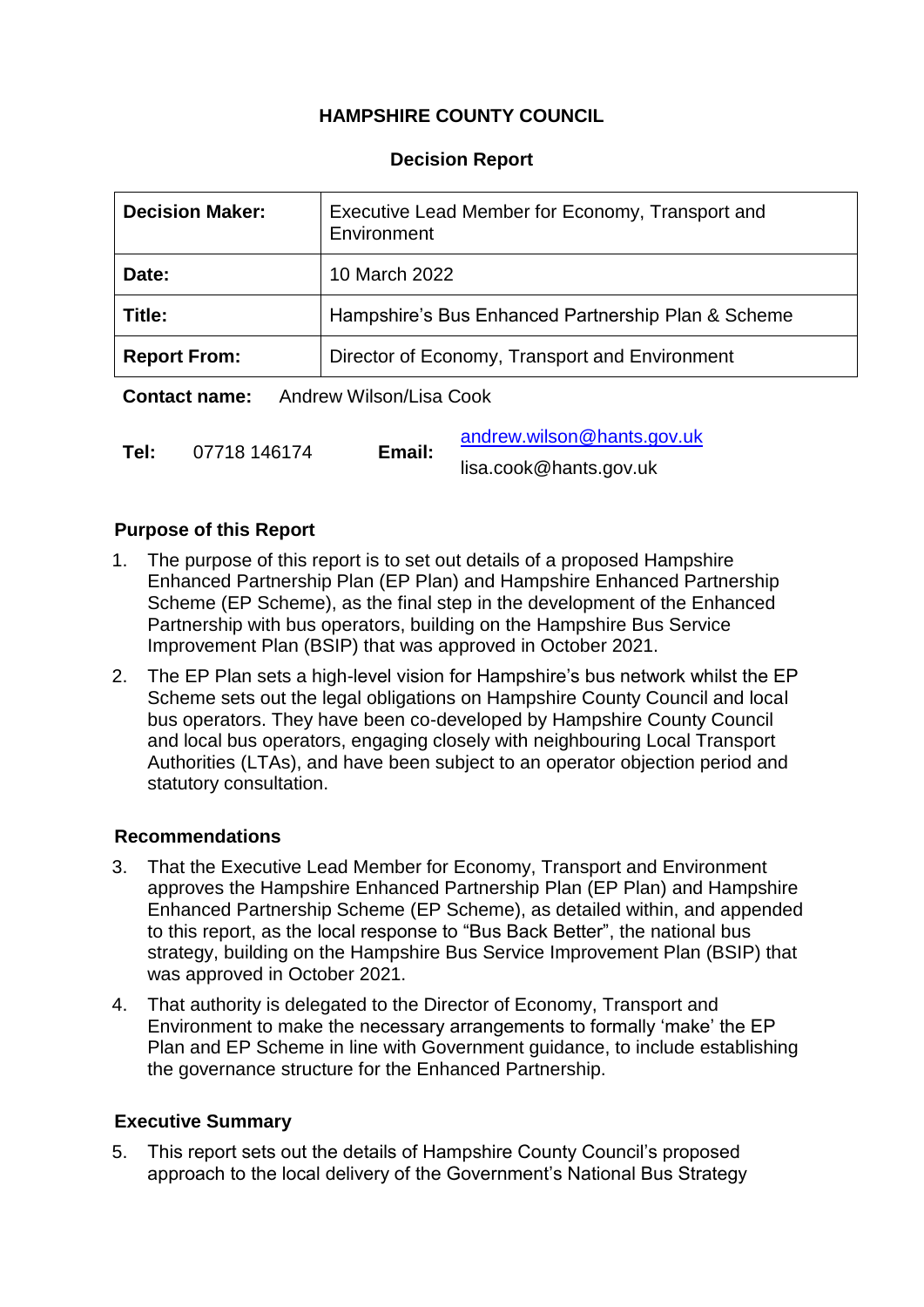through a BSIP, EP Plan and EP Scheme for Hampshire. The consistent policy themes running through the National Bus Strategy are a green recovery from the pandemic, decarbonisation of transport and levelling up the economy.

- 6. The BSIP was prepared following extensive engagement with bus operators and neighbouring LTAs. It is also strongly aligned with the current Local Transport Plan 3, with the guiding principles of the emerging Hampshire Local Transport Plan 4, as well as with Hampshire County Council's Climate Change Strategy and the County Council's strategic aim of promoting strong and resilient economic growth.
- 7. The Government initially announced that £3billion would be made available for Local Transport Authorities to bid for towards delivery of local measures. However, the spending review in November 2021 only included £1.2billion specifically for BSIPs.
- 8. The Hampshire BSIP was submitted to Government in October 2021, accompanied by a prioritised list of interventions and set out the funding requirements to enable the County Council and its partners to meet the commitments, ambition and targets set out in the BSIP. At the time of writing this report, the amount of funding secured for Hampshire had not been announced by Government and will depend on how the BSIPs are evaluated nationally.
- 9. Following submission of the BSIP, the County Council was then required to prepare an EP Plan and EP Scheme by April 2022. Together these documents lay the foundation upon which Hampshire County Council and local bus operators can take the first step in working towards realising the shared BSIP ambitions.
- 10. The EP Plan sets a high-level vision for Hampshire's bus network, including journey time and reliability targets, and the plans to deliver them. It largely replicates the Hampshire BSIP that was published in October 2021.
- 11. The EP Scheme, which accompanies the EP Plan sets out the legal obligations on Hampshire County Council and local bus operators and is the mechanism by which the commitments made in the BSIP and EP Plan are delivered 'on the ground.' All parties are clear about their respective obligations, and they are, as far as possible, comprehensively, accurately and unambiguously recorded.
- 12. At the time of writing the EP Plan and EP Scheme, the level of funding available was not known. Therefore, the EP Scheme was only able to contain quite limited statutory commitments where funding could be guaranteed. However, once funding is confirmed, it is intended to use bespoke arrangements for varying the EP Scheme to add in additional facilities and measures that have funding to enable their delivery.
- 13. Following submission of the BSIP the government required the County Council to engage with stakeholders on both a formal and informal basis around the development of the EP Plan and EP Scheme. The informal consultation took place between October and December 2021 and consisted of a range of initiatives designed to understand stakeholders' aspirations and support.
- 14. The formal consultation on the draft EP Plan and Scheme took part in two phases as set out in legislation. Firstly a 28-day operator objection period ran from 23 December 2021 until 20 January 2022. The EP could not be progressed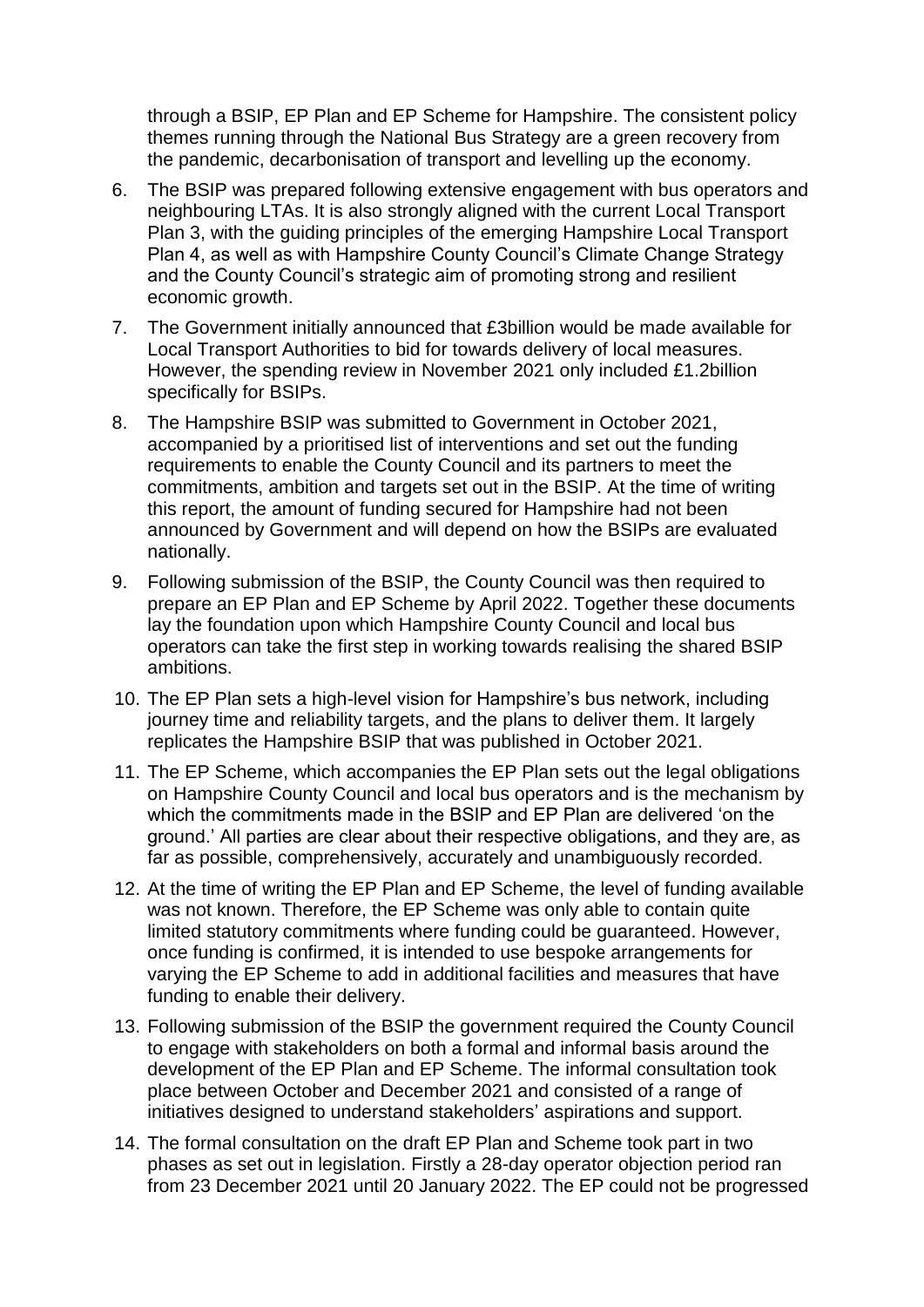without the formal agreement of the bus operators, but pleasingly no objections were received. This period also gave an opportunity for certain operators to choose to be excluded from the EP Plan and EP Scheme if they wished to be.

15. Following the operator objection period, a 3-week engagement period with statutory consultees took place, between 24 January and 14 February 2022. Nine responses were received, all of which made positive comments alongside suggestions for improvement. Over half explicitly stated support for the Hampshire EP and an interest in working together going forward. Respondents were particularly supportive of proposals for a discounted travel product for young people and for developing a bus service standard for new developments. The suggestions for improvement were varied but in general neighbouring LTAs were keen on cross border initiatives and mutually beneficial bus priority, whilst district/borough councils wanted to see more for their respective areas through bus priority, more ambitious bus growth targets and stronger obligations on bus operators.

### **Contextual information**

- 16. In March 2021 the Government published England's first National Bus Strategy. It set out a vision for the future of bus services outside London. It required LTAs to confirm if they would deliver the national strategy locally through either formal "Enhanced Partnership" arrangements between local transport authorities and bus operators, or through franchising. Failure to engage and confirm the preferred way forward would result in the Government cutting local bus grants. On 17 June 2021 the Executive Lead Member for Economy, Transport and Environment confirmed it was the County Council's intention to enter into an Enhanced Partnership.
- 17. The National Bus Strategy, and additional funding flowing from it, would contribute significantly Hampshire County Council's Climate Change Strategy and the County Council's strategic aim of promoting strong and resilient economic growth, as well as assisting recovery from the Covid pandemic.
- 18. The strategy represents an opportunity for the County Council to extend its productive partnership working arrangements with bus operators and neighbouring local transport authorities, in order to enhance the quality and attractiveness of the bus network. The National Bus Strategy indicates that the level of funding to be received by LTAs will reflect the level of local ambition demonstrated by the LTAs and their bus operators.
- 19. The strategy also set out the conditions that LTAs should adhere to, not only to access the national funding for enhancements, but also to secure ongoing financial support for bus operations in their area. The key milestones are:
	- 30 June 2021: commit to establishing Enhanced Partnerships under the Bus Services Act;
	- 31 October 2021: publish a local Bus Service Improvement Plan (BSIP) in line with the strategy requirements; and
	- April 2022: have an Enhanced Partnership (EP) in place or be following the Franchising process.
- 20. At the Decision Day on 17 June 2021, the Executive Lead Member for Economy, Transport and Environment approved that a Statutory Notice should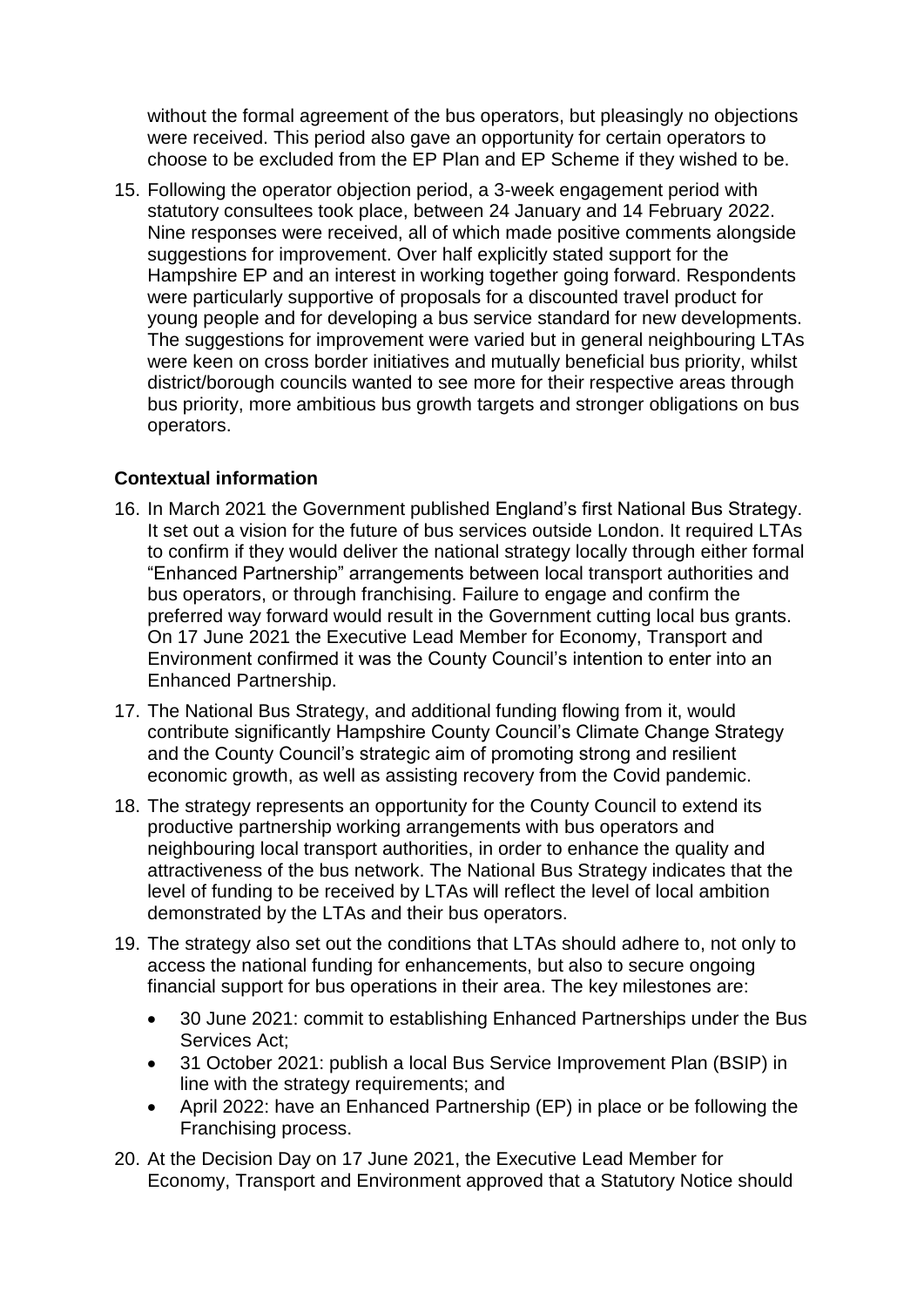be issued stating the County Council's intention to enter into an Enhanced Partnership with bus operators serving Hampshire.

- 21. At the Decision Day on 28 June 2021, the Executive Lead Member for Economy, Transport and Environment approved the Hampshire Bus Service Improvement Plan (BSIP) and gave approval for a consultation exercise to be conducted as part of the BSIP and Enhanced Partnership requirements.
- 22. The BSIP follows a template structure provided by the DfT, setting out:
	- how the current bus network in Hampshire compares to the ten ambitions outlined in the DfT's May 2021 BSIP guidance;
	- a series of targets for reducing average bus journey times and for the percentage of bus services running on time; and
	- a high-level vision and a series of ten long-term commitments for how the County Council and bus operators will work to improve the quality of local bus services in Hampshire up to 2030.
- 23. There are two parts to an Enhanced Partnership:
	- an EP Plan, which is a clear vision of the improvements to bus services that the EP is aiming to deliver, subject to the level of funding secured, mirroring the BSIP; and
	- EP scheme an accompanying document setting out the improvements that will be made by the LTA and bus operators to deliver the improvements set out in the EP Plan.

### **Enhanced Partnership Plan (EP Plan)**

- 24. The EP Plan for Hampshire, attached as Appendix 1 to this report, sets out the high-level vision for Hampshire's bus network, including journey time and reliability targets, and the plans to deliver them.
- 25. Section 2 of the EP Plan summarises how the current bus network in Hampshire compares to the ten ambitions outlined in the DfT guidance. It describes the current levels of bus use, gives details of which services receive support, locations of existing bus priority measures, and the main destinations bus passengers travel to. It outlines how buses are used and the key issues affecting bus services across the county and in each of the six main urban areas.
- 26. Section 3 sets out a series of targets for reducing bus journey times and for the percentage of bus services running on time. There are also countywide targets for passenger growth and customer satisfaction. The headline countywide targets are to:
	- reduce average bus journey times across Hampshire by March 2025 and by 9% by March 2030;
	- improve bus journey time reliability with 87% of services on routes operating on time from March 2025 onwards and 92% by March 2030;
	- assuming bus passenger numbers return to around 80% of pre Covid-19 levels by the end of March 2022 then return bus passenger numbers to pre-Covid 19 levels by March 2023. Increase bus passenger numbers by 5% from 2022/23 levels over the period April 2023 to March 2025 and 10% between April 2025 and March 2030; and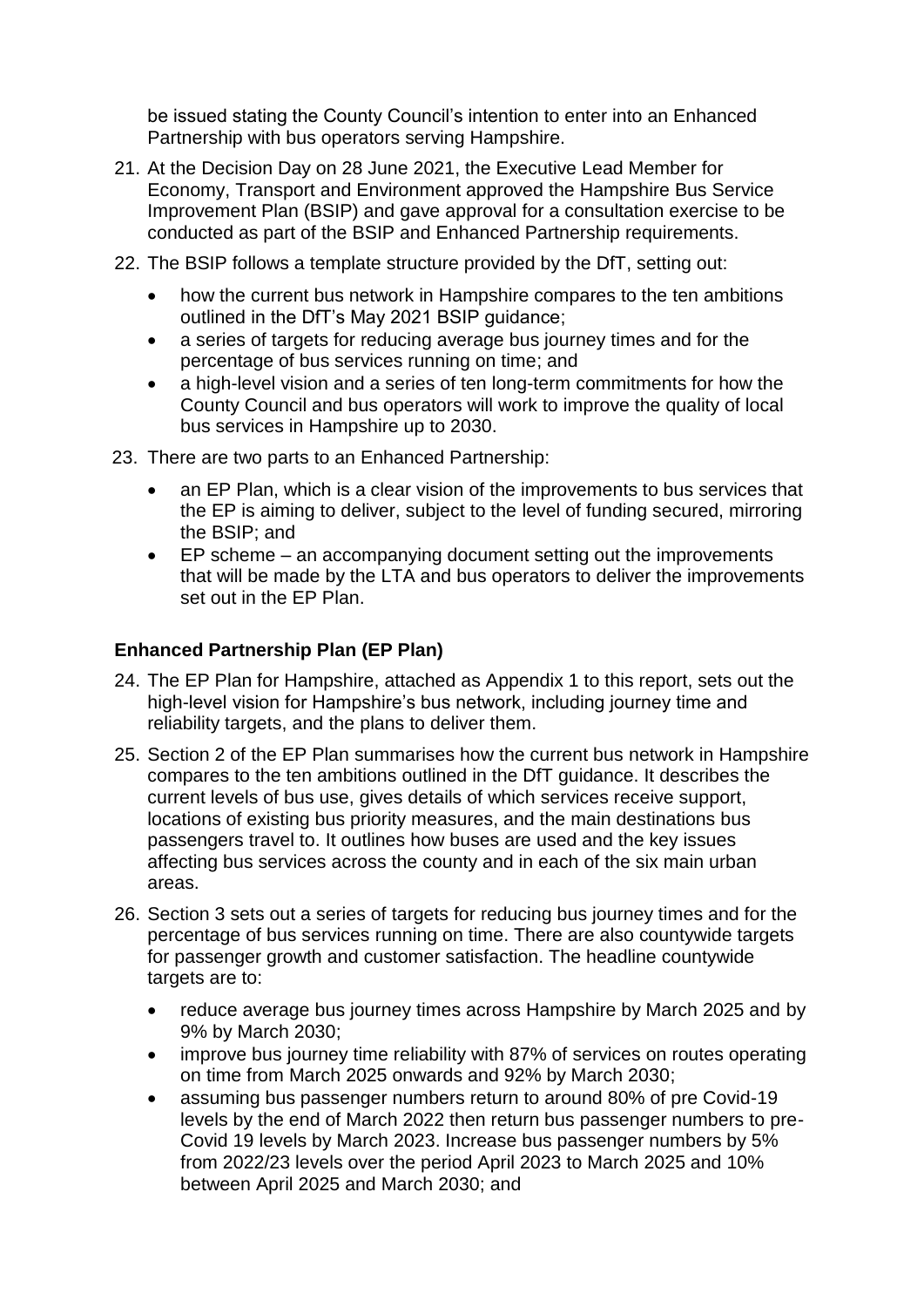- increase bus passenger satisfaction by 5% from a base of 89% in 2019/20 to 94% by March 2025.
- 27. The proposed targets will be kept under review and revised to reflect the BSIP funding allocations, and to take account of the considerable uncertainty about the rate at which passenger numbers will continue to recover during the course of 2022 and potentially beyond.
- 28. Section 4 of the EP Plan sets out a high-level vision and a series of ten longterm commitments for how the County Council and bus operators will seek to improve the quality of local bus services in Hampshire up to 2030, subject to securing additional funding.
- 29. Section 5 summarises how Hampshire County Council will report on progress of the EP Plan. It is proposed that the County Council will publish a report in May and November each year showing progress made against the targets set out in the Plan.
- 30. Section 6 provides an easy to read table showing how all the key outputs of the EP Plan meet the requirements set out in the Government's Bus Back Better Strategy.
- 31. Appendix 1 of the EP Plan presents a prioritised list of the facilities and measures that the County Council wishes to deliver, with the progress and timing of delivery dependent on the amount of funding secured.

## **Enhanced Partnership Scheme (EP Scheme)**

- 32. The EP Scheme attached as Appendix 2 to this report, has been drafted in accordance with the statutory requirements in section 138 of the Transport Act 2000. It therefore sets out the legal obligations of Hampshire County Council and local bus operators and is the mechanism by which the commitments made in the BSIP and the EP Plan are delivered 'on the ground'. All parties are clear about their respective obligations, and they are, as far as possible, comprehensively, accurately and unambiguously recorded.
- 33. The EP Scheme places an obligation on the County Council, in its role as Local Transport Authority (LTA) for Hampshire, to deliver its requirements and similarly that all bus operators agree to abide by the standards of service it imposes. There is an opportunity for legal redress if the obligations are not fulfilled.
- 34. Section 2 describes the geographical coverage of the EP Scheme, confirming that it will cover all local bus services operating in Hampshire. It also lists any operators that have chosen to be exempt from the requirements of the EP Scheme on the grounds that the majority of mileage they operate is within another LTA or that they only operate one or two bus services that are low frequency or operate demand responsive rural services.
- 35. Section 3 details the obligations of Hampshire County Council. These focus on maintaining the highway network as well as informing bus operators about roadworks and maintaining the facilities it provides for buses such as bus lanes, bus stops, real time information displays and other infrastructure. In addition, the County Council will provide information to Traveline on changes to bus services and commit to continue to provide a website dedicated to public transport,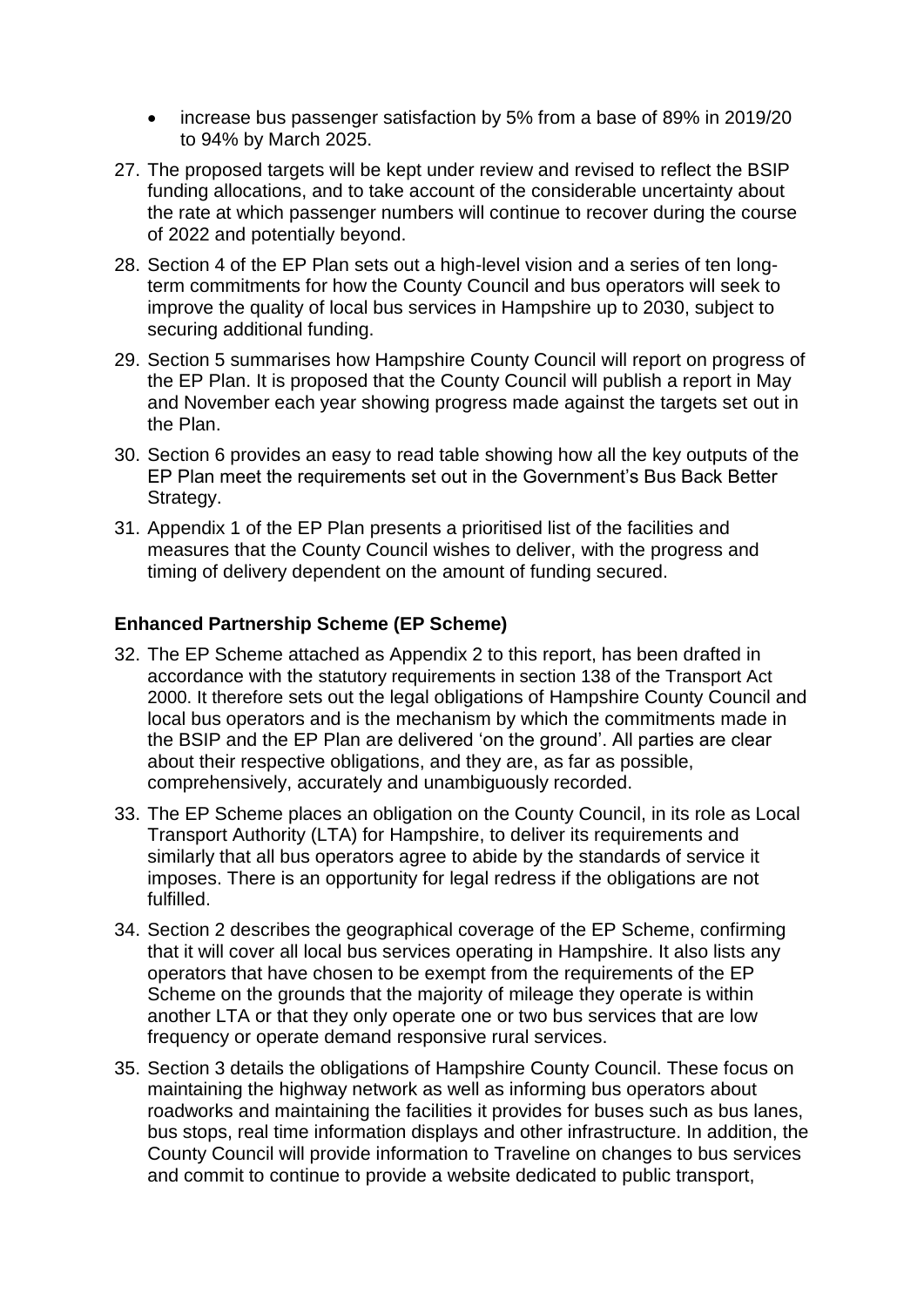offering links to a journey planner, travel guides, timetables & maps, information about concessionary bus passes and travel vouchers.

- 36. The County Council also has statutory commitments in relation to providing suitable transport arrangements for children to attend school in line with the Education Act and reimbursing bus operators and assessing passengers' eligibility for concessionary travel. Both of these requirements are now enshrined in the EP Scheme.
- 37. Section 4 details obligations on local bus operators. These centre on a commitment to run all commercial and tendered bus services that have been registered to operate in Hampshire, except under exceptional circumstances. Other key commitments are an agreement to standardise the dates of timetable change dates for local operating areas, to two dates per year across the local bus network in Hampshire. Bus operators will now also ensure that network maps and timetables they produce will include details of complementary bus service connections that are provided by other operators. Where bus operators provide contactless ticket machines, next stop audio/visual announcements and USB charging points, operators will commit to ensure these are maintained in good working order.
- 38. Section 5 highlights two joint commitments by the County Council and local bus operators to agree to accept Solent Go products and also to produce and maintain a Hampshire Bus Customer charter, setting out clear provisions on punctuality, vehicle cleanliness, proportion of services operated, information and redress.
- 39. The final section of the EP Scheme provides details of Governance arrangements. There will be an EP Board, which will meet quarterly to oversee work on delivery of the EP Scheme and monitor and review progress of delivery of facilities and measures. It will also formally consider all variations to the EP Scheme, the process for which is also detailed in this section.
- 40. The EP Board will be supported by EP Working Group(s) that will make day-today operational decisions but will have no formal powers. Its role being to measure progress towards EP Plan targets and undertake reviews of the document, deliver the EP Scheme facilities and measures, and action requests from the EP Board and EP Forum.
- 41. In addition, there will be an EP Forum that will monitor progress towards EP Plan targets and input into annual reviews and updates. The Forum will provide oversight of progress and act as formal consultees to the future content and arrangements as well as initially considering any proposed variations to the EP Scheme. The Forum would meet twice a year with membership being drawn from a wide range of stakeholders. A separate Bus Users Forum is to be established, providing a mechanism for the views of bus users to be shared with the County Council and bus operators.
- 42. Unlike the EP Plan which focusses on the provision of new infrastructure and enhancing commercial operations which do not require local authority support, the EP Scheme also has to consider what known local authority funding is available and the level of fare income available to bus operators. At the point at which the EP Scheme was drafted, the DfT funding allocations to LTAs from the £1.2billion of Bus Back Better were not known, and the advice re-introduced by the Government in December 2021 to work from home where possible is likely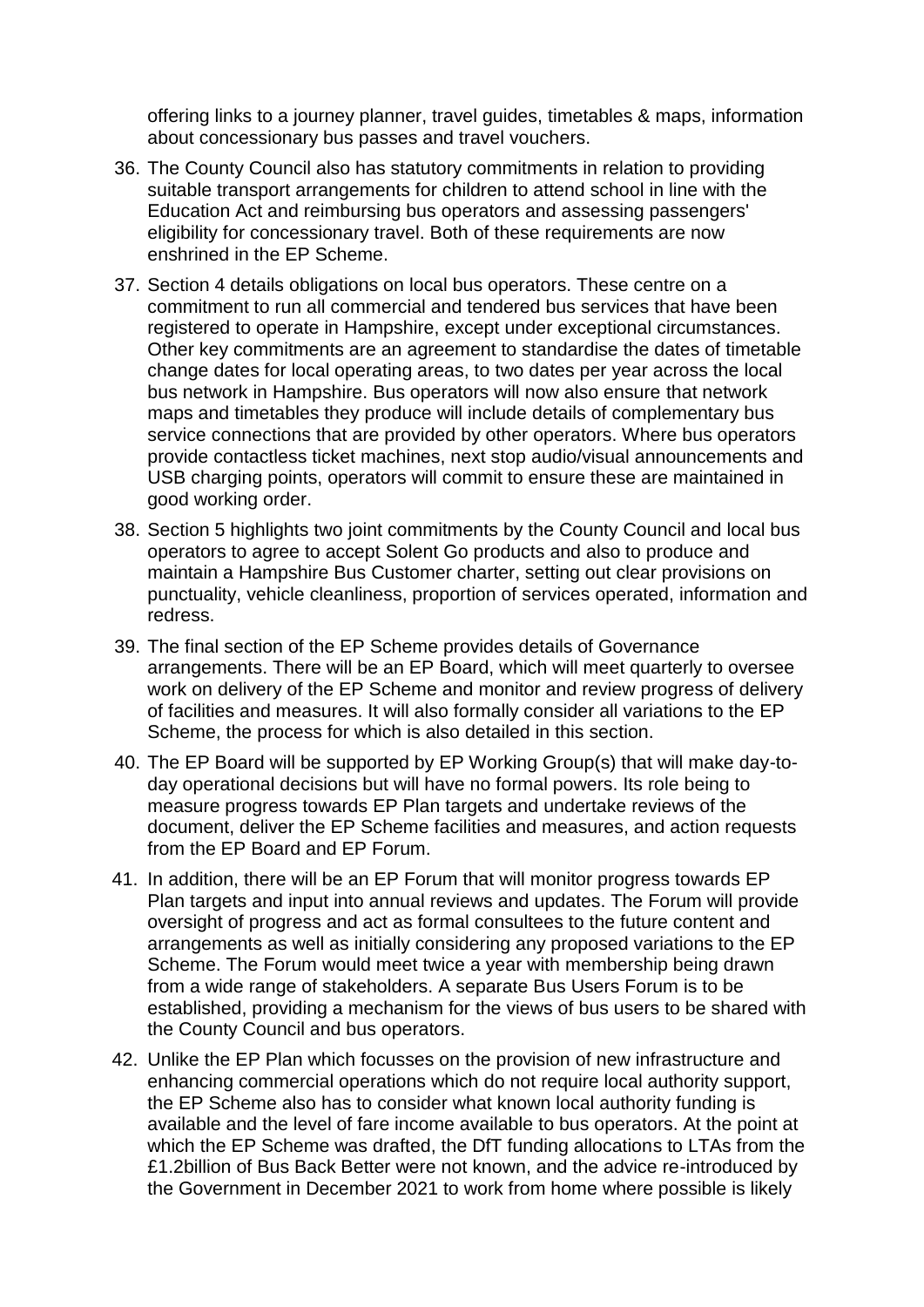to have an adverse impact on bus passenger numbers. It would therefore not be practicable for signatories to make firm financial commitments within the EP Scheme, in light of these factors.

43. Given the above, the initial EP Scheme primarily focused on existing legal and statutory obligations of both the County Council and operators, together with other commitments that can be made at little or no cost. Once there is greater certainty around future funding, the bespoke variation mechanism contained in the EP Scheme will be used to add other measures and facilities into the Scheme.

### **Finance**

- 44. The County Council has been successful in securing Local Transport Authority Bus Capacity Funding allocation from DfT, the purpose of which was to cover costs incurred in the preparation of the BSIP and EP.
- 45. Achieving the full ambition and many of the commitments set out in the EP Plan is conditional on securing additional funding from the DfT's Bus Back Better funding stream. The Government initially announced that £3billion, covering the three-year period from 2022/23 to 2024/25, would be made available for LTAs to bid for towards delivery of local measures. However, the spending review in November 2021 set out a commitment to £1.2billion of additional funding specifically for facilities and measures included in BSIPs. There has been no indication of the levels of funding that might be made available from 2025/26 until 2030.
- 46. The DfT stated that the level of ambition set out by LTAs within their BSIPs would be rewarded. The Hampshire BSIP was formally submitted to Government in October 2021 and was crafted to demonstrate this high level of ambition, so it is considered that there is a strong likelihood that Hampshire will perform well.
- 47. The BSIP was accompanied by a prioritised list of interventions and set out a funding ask of approximately £140million in order for the County Council and its partners to be able to realise the commitments, ambition and targets set out in the BSIP.
- 48. In the likely event that the amount of funding secured is less than the £140million as identified above, this will limit the scale of improvements, and in turn dictate the level of increase in bus passenger journeys that the County Council and local bus operators can achieve over the period to 2024/25 and beyond.

## **Consultation and Equalities**

- 49. In line with guidance issued by the Department for Transport, the County Council has undertaken consultation to gain the views and support of stakeholders both on the existing bus network and potential improvements that could be made through the Enhanced Partnership.
- 50. Following the submission of the BSIP the government required the County Council to engage with stakeholders on both a formal and informal basis around the development of the EP Plan and EP Scheme. The informal consultation took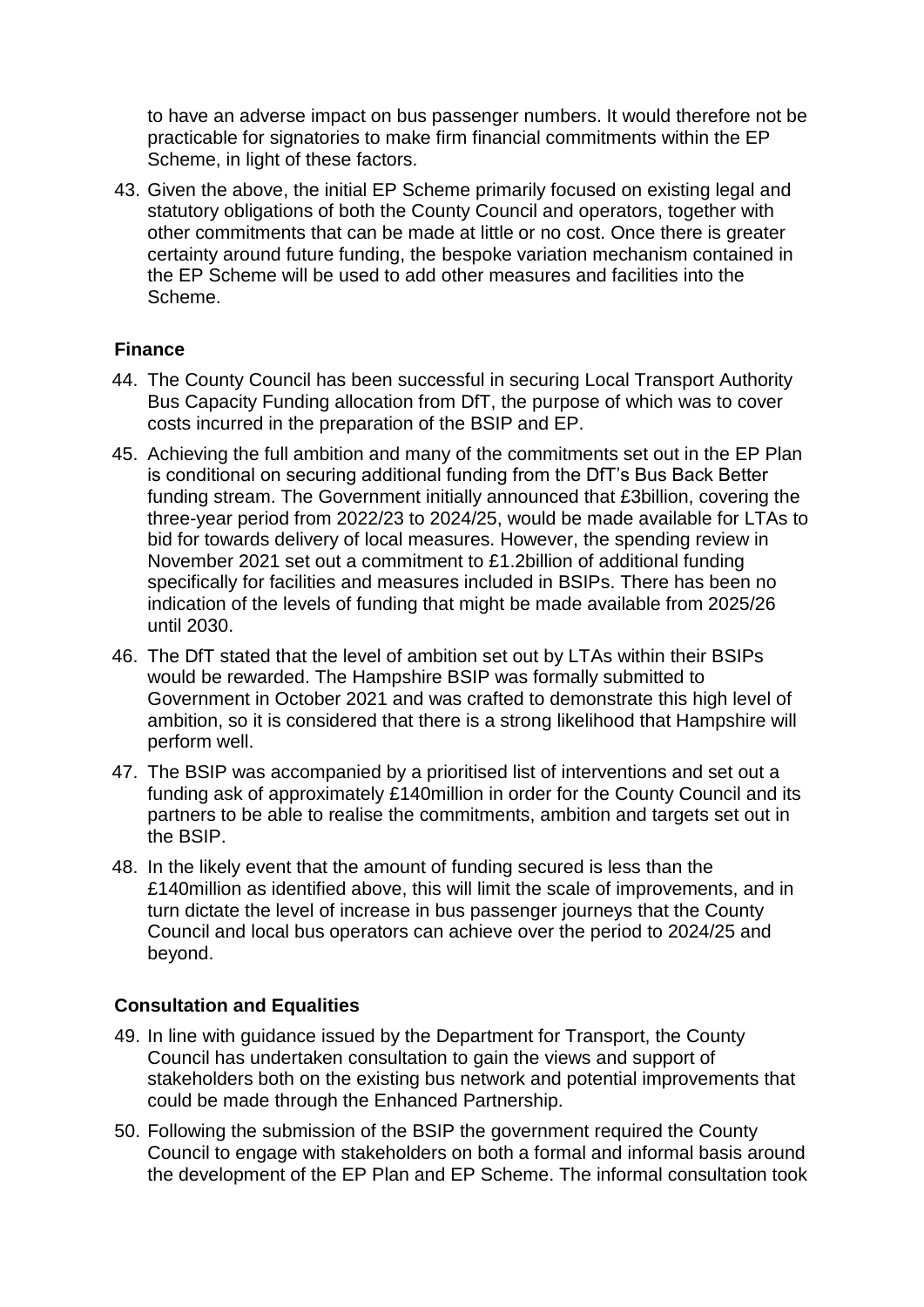place between October 2021 and January 2022 and consisted of a range of initiatives including a Passenger Transport Forum, meetings with district and parish councils and a series of virtual drop-in sessions that any interested stakeholders could sign up to. Two focus groups were also conducted, the first group consisted of regular bus users and the second group consisted of infrequent or non-bus users. In addition to this there were regular meetings with all local bus operators and neighbouring local authorities. Overall, there was strong support for the scope and direction of the BSIP as well as support for the priorities the County Council has identified.

- 51. In advance of the formal consultation, there was regular dialogue with the main bus operators in Hampshire, so that there were no surprises in the draft EP Plan and Scheme. The requirements for consultation are set out in the Transport Act 2000 and consist of a two-part process. Firstly a 28-day operator objection period ran from 23 December 2021 until 20 January 2022. The EP could not be progressed without the formal agreement of the bus operators, but pleasingly no objections were received. This period also gave an opportunity for smaller operators, or those that only marginally enter Hampshire, to choose to be excluded from the EP Plan and EP Scheme if they wished to be.
- 52. Following the operator objection period, a 3-week formal consultation period with statutory consultees took place. This ran between 24 January and 14 February 2022. This engagement took place with seven statutory consultees that were prescribed in the DfT guidance. There were no specific questions for respondents to complete, open comments were welcomed and unprompted. The prescribed statutory consultees who were engaged with were:
	- all operators of local bus services affected by any of the proposals;
	- organisations that represent local passengers;
	- district or borough councils, National Park Authorities (within Hampshire) and neighbouring Local Transport Authorities (LTAs) who would be affected by the EP proposals;
	- the Police;
	- the Traffic Commissioner;
	- Transport Focus; and
	- the Competition and Markets Authority (CMA).
- 53. Nine responses were received, 44% from neighbouring LTAs, 33% from local district/borough councils and 22% other (the CMA and Transport Focus). All respondents made positive comments alongside suggestions for improvement. Over half explicitly stated support for the Hampshire EP and an interest in working together going forward. Respondents were particularly supportive of proposals for a discounted travel product for young people and for developing a bus service standard for new developments. The suggestions for improvement were varied but in general neighbouring LTAs were keen on cross border initiatives and mutually beneficial bus priority, whilst district/borough councils wanted to see more for their respective areas through bus priority, more ambitious bus growth targets and stronger obligations on bus operators.
- 54. In terms of equality impacts, there is a higher reliance on buses amongst particular sectors of the population: women, younger age groups (16–19-yearolds), part-time workers, ethnic minorities, those in manual occupations, and those on low incomes. 18.9% of households in Hampshire have no access to a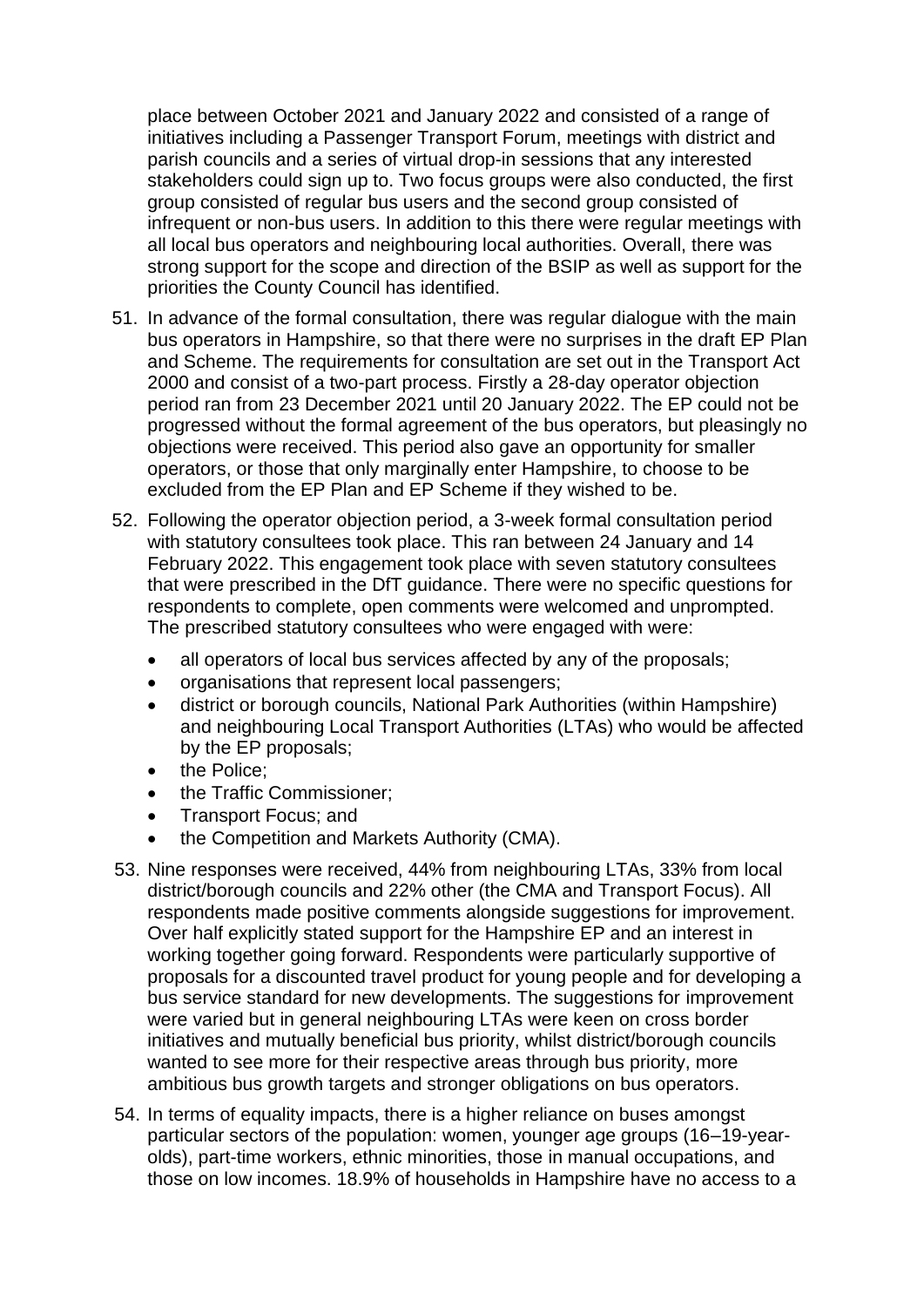car or van. In light of this, there is a need to support the most socially excluded residents who are disproportionately represented as bus passengers. Around one in three bus journeys in Hampshire are made by concessionary pass holders.

- 55. The EP Plan commits to delivering bus services that are more frequent, more reliable, easier to understand and use, and better co-ordinated. This will enable people to access essential services and lead independent lives for longer within their own communities. The outputs of the EP will therefore have a particularly positive outcome for those groups who are statistically more frequent users of public transport including younger and older people, women, those with the protected characteristics of disability, race, pregnancy and maternity, those living in rural locations and those on lower incomes. Residents with the protected characteristic of religion or belief could also be impacted positively through improved services supporting access to religious events or places of worship.
- 56. The bus users forum will be the mechanism used in order to engage with the groups as set out above in order to gain a better level of understanding on how proposals will have a positive impact on their lives and ensure that these groups benefit from the funding.

### **Climate Change Impact Assessments**

- 57. Hampshire County Council utilises two decision-making tools to assess the carbon emissions and resilience of its projects and decisions. These tools provide a clear, robust, and transparent way of assessing how projects, policies and initiatives contribute towards the County Council's climate change targets of being carbon neutral and resilient to the impacts of a 2℃ temperature rise by 2050. This process ensures that climate change considerations are built into everything the Authority does.
- 58. The climate change tools will be fully utilised for the EP Scheme when detailed delivery information is available.

#### **Carbon Mitigation**

59. By increasing the modal share of journeys made by bus, and decreasing the share made by private car, the BSIP would support a reduction in carbon emissions from transport. Buses also make more efficient use of road space – a double decker bus can take up to 75 cars off the road. Bus operators will continue to invest in their bus fleets, which already perform well in terms of nitrogen dioxide and particulate matter emissions. On average, each journey made by bus generates a 50% reduction in carbon emissions over a journey made by private car. Bus operators, in partnership with the County Council will continue to seek funding from the Government towards zero carbon buses, which could be either electric or hydrogen buses. This will see the number of diesel buses progressively reduced over time.

#### **Conclusions and Next Steps**

60. The approach to the Hampshire Enhanced Partnership Plan and Enhanced Partnership Scheme set out within this report are consistent with the policy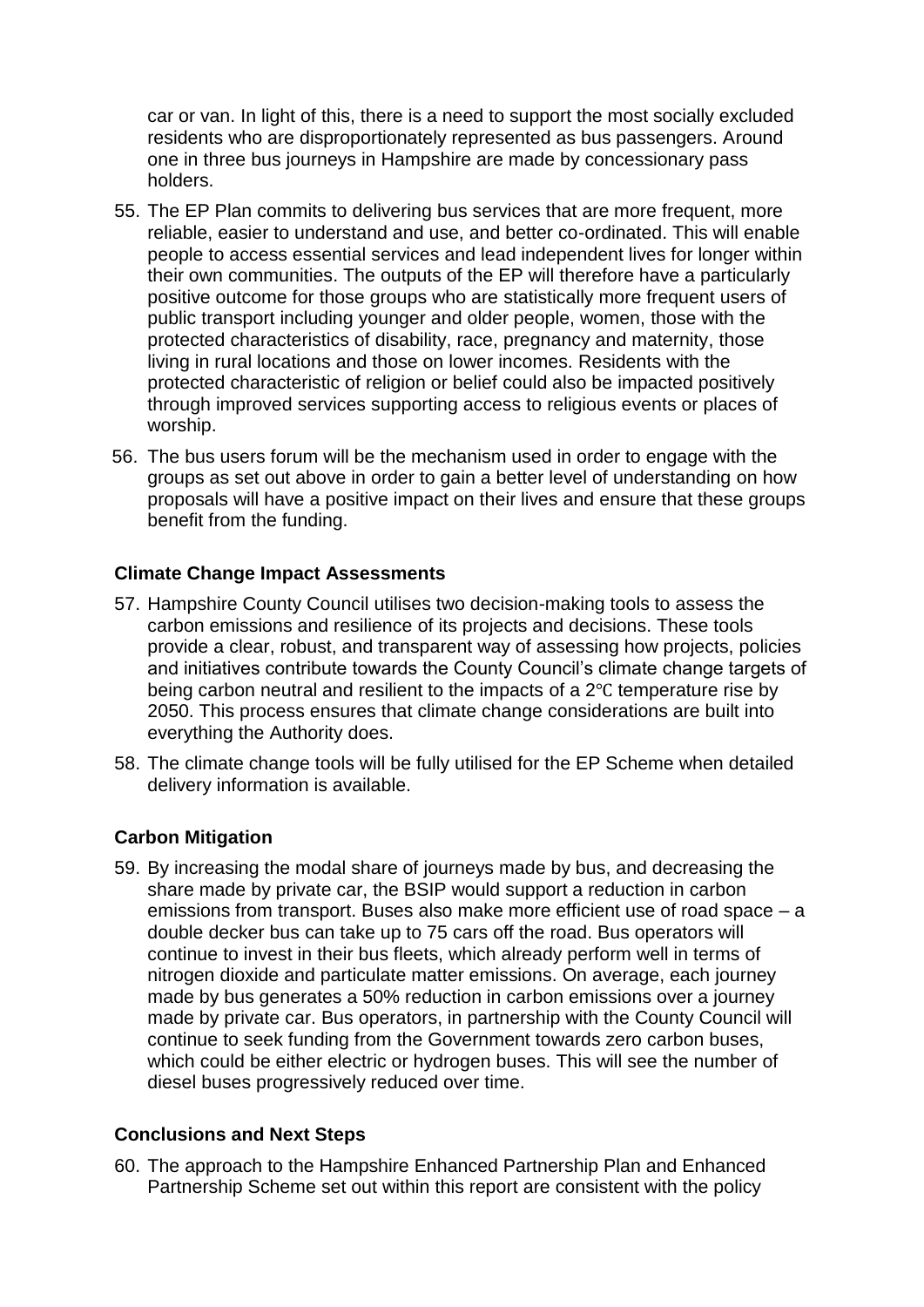objectives of the existing Local Transport Plan 3 and the emerging Local Transport Plan 4, and could contribute significantly to Hampshire County Council's Climate Change Strategy and the County Council's strategic aim of promoting strong and resilient economic growth, as well as assisting the economic recovery from the Covid pandemic.

- 61. Delivery of the approach set out within the EP Plan and EP Scheme would enable the County Council to begin the work needed to meet the objectives set out within the Government's Bus Back Better Strategy and the Hampshire BSIP as well as maximising the likelihood of securing additional funding to deliver the proposed improvements. This work would build upon the already positive working relationship the County Council has with its bus operators and enable the best outcomes for bus users in Hampshire.
- 62. The intention is to 'make' the Enhanced Partnership in April 2022, in line with Government requirements. The EP Plan represents the County Council's ambition, with the EP Scheme containing the details of what the County Council and bus operators are able to commit to and will be updated using the bespoke variation mechanism as funding becomes available. The EP Scheme will also be reviewed on a six-monthly basis, to consider progress towards targets and outcomes.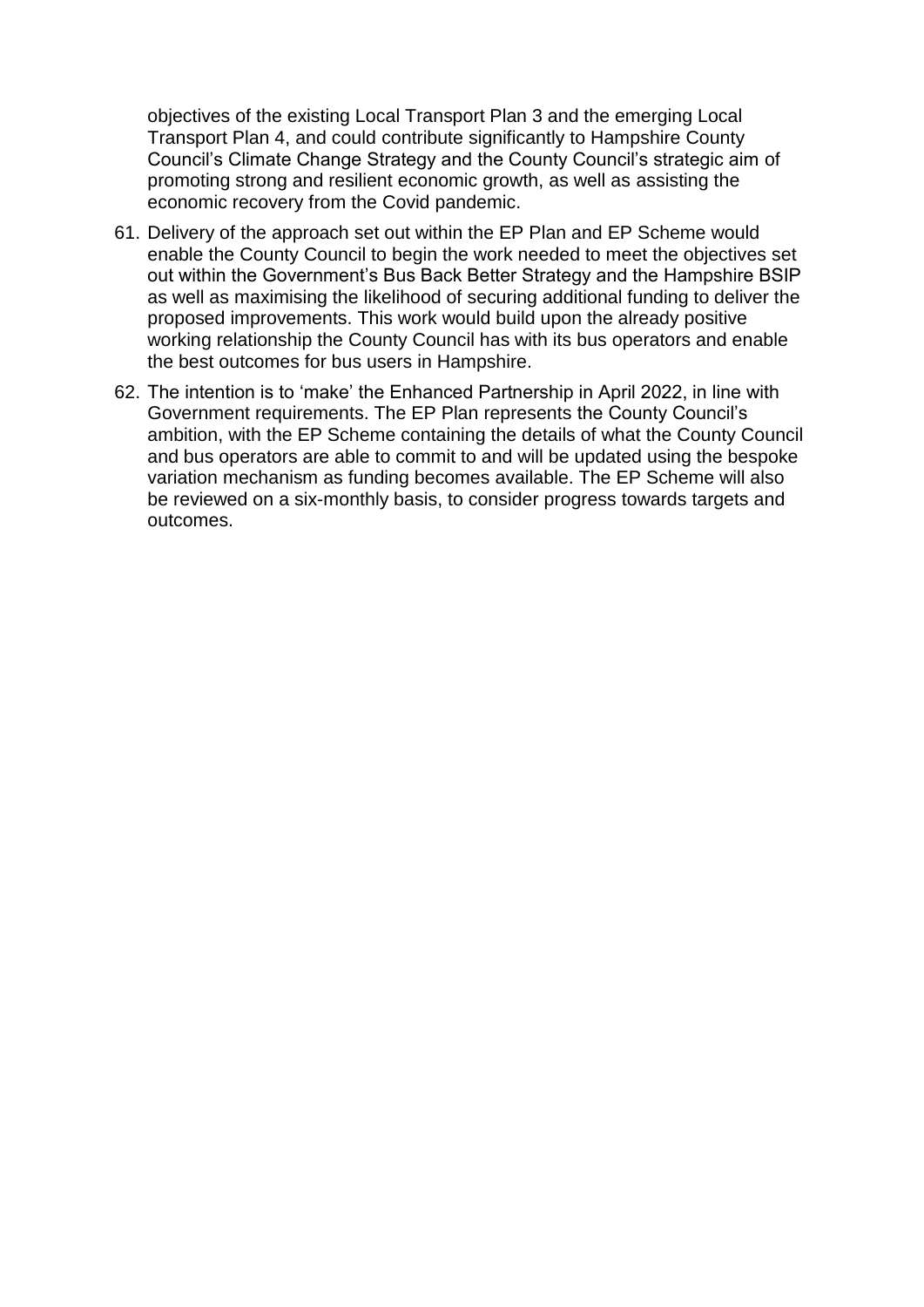## **REQUIRED CORPORATE AND LEGAL INFORMATION:**

#### **Links to the Strategic Plan**

| Hampshire maintains strong and sustainable economic<br>growth and prosperity: | Yes |
|-------------------------------------------------------------------------------|-----|
| People in Hampshire live safe, healthy and independent<br>lives:              | Yes |
| People in Hampshire enjoy a rich and diverse<br>environment:                  | no  |
| People in Hampshire enjoy being part of strong,<br>inclusive communities:     | Yes |

### **Other Significant Links**

| <b>Links to previous Member decisions:</b>                      |                     |  |  |
|-----------------------------------------------------------------|---------------------|--|--|
| Title                                                           | Date                |  |  |
| <b>Bus Back Better: National Bus Strategy</b>                   | 17.6.21             |  |  |
| <b>Bus Back Better - National Bus Strategy-2021-06-17-EMETE</b> |                     |  |  |
| Decision Day (hants.gov.uk)                                     |                     |  |  |
|                                                                 |                     |  |  |
| <b>Bus Service Improvement Plan</b>                             | 28.10.21            |  |  |
| Decision Record - Bus Service Improvement Plan-2021-10-28-      |                     |  |  |
| <b>ELMETE Decision Day (hants.gov.uk)</b>                       |                     |  |  |
| Direct links to specific legislation or Government Directives   |                     |  |  |
| <b>Title</b>                                                    | Date                |  |  |
|                                                                 |                     |  |  |
| <b>Bus Back Better</b>                                          | March 2021          |  |  |
| Bus Back Better (publishing.service.gov.uk)                     |                     |  |  |
|                                                                 |                     |  |  |
| Bus Services Act 2017: Enhanced Partnership Guidance            |                     |  |  |
| The bus services act 2017: enhanced partnerships                | <b>Updated July</b> |  |  |
| (publishing.service.gov.uk)                                     | 2021                |  |  |

**Section 100 D - Local Government Act 1972 - background documents**

**The following documents discuss facts or matters on which this report, or an important part of it, is based and have been relied upon to a material extent in the preparation of this report. (NB: the list excludes published works and any documents which disclose exempt or confidential information as defined in the Act.)**

| Document | Location |
|----------|----------|
| None     |          |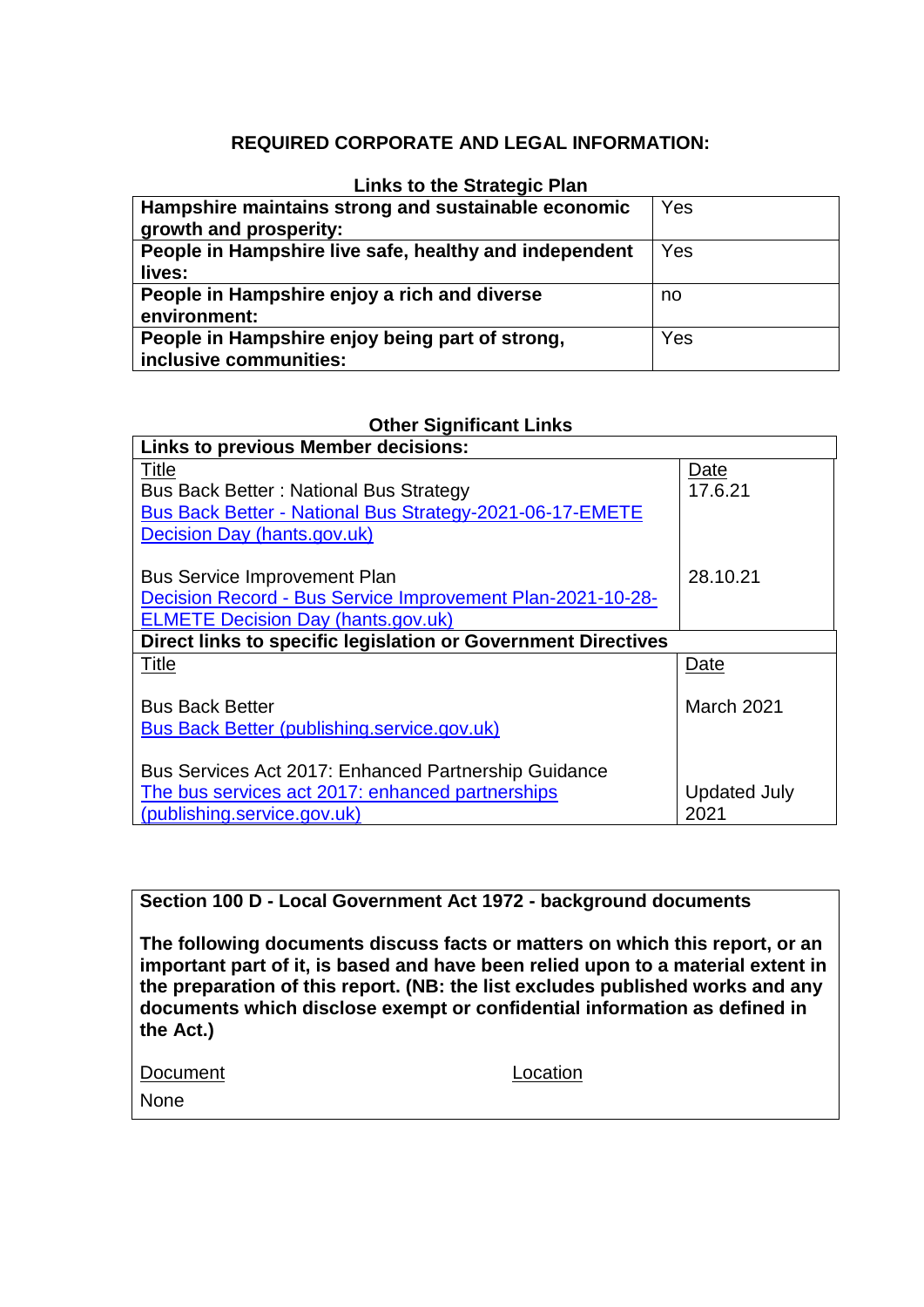## **EQUALITIES IMPACT ASSESSMENT:**

### 1. **Equality Duty**

The County Council has a duty under Section 149 of the Equality Act 2010 ('the Act') to have due regard in the exercise of its functions to the need to:

- Eliminate discrimination, harassment and victimisation and any other conduct prohibited by or under the Act with regard to the protected characteristics as set out in section 4 of the Act (age, disability, gender reassignment, marriage and civil partnership, pregnancy and maternity, race, religion or belief, sex and sexual orientation);
- Advance equality of opportunity between persons who share a relevant protected characteristic within section 149(7) of the Act (age, disability, gender reassignment, pregnancy and maternity, race, religion or belief, sex and sexual orientation) and those who do not share it;
- Foster good relations between persons who share a relevant protected characteristic within section 149(7) of the Act (see above) and persons who do not share it.

Due regard in this context involves having due regard in particular to:

- The need to remove or minimise disadvantages suffered by persons sharing a relevant characteristic connected to that characteristic;
- Take steps to meet the needs of persons sharing a relevant protected characteristic different from the needs of persons who do not share it;
- Encourage persons sharing a relevant protected characteristic to participate in public life or in any other activity which participation by such persons is disproportionally low.

## 2. **Equalities Impact Assessment:**

- 2.1. In terms of equality impacts, there is a higher reliance on buses amongst particular sectors of the population: women, younger age groups (16–19 year-olds), part-time workers, ethnic minorities, those in manual occupations, and those on low incomes. 18.9% of households in Hampshire have no access to a car or van. In light of this, there is a need to support the most socially excluded residents who are disproportionately represented as bus passengers. Around one in three bus journeys in Hampshire are made by concessionary pass holders
- 2.2. The EP Plan commits to delivering bus services that are more frequent, more reliable, easier to understand and use, and better co-ordinated. This will enable people to access essential services and lead independent lives for longer within their own communities. The outputs of the EP will therefore have a particularly positive outcome for those groups who are statistically more frequent users of public transport including younger and older people, women, those with the protected characteristics of disability, race, pregnancy and maternity, those living in rural locations and those on lower incomes. Residents with the protected characteristic of religion or belief could also be